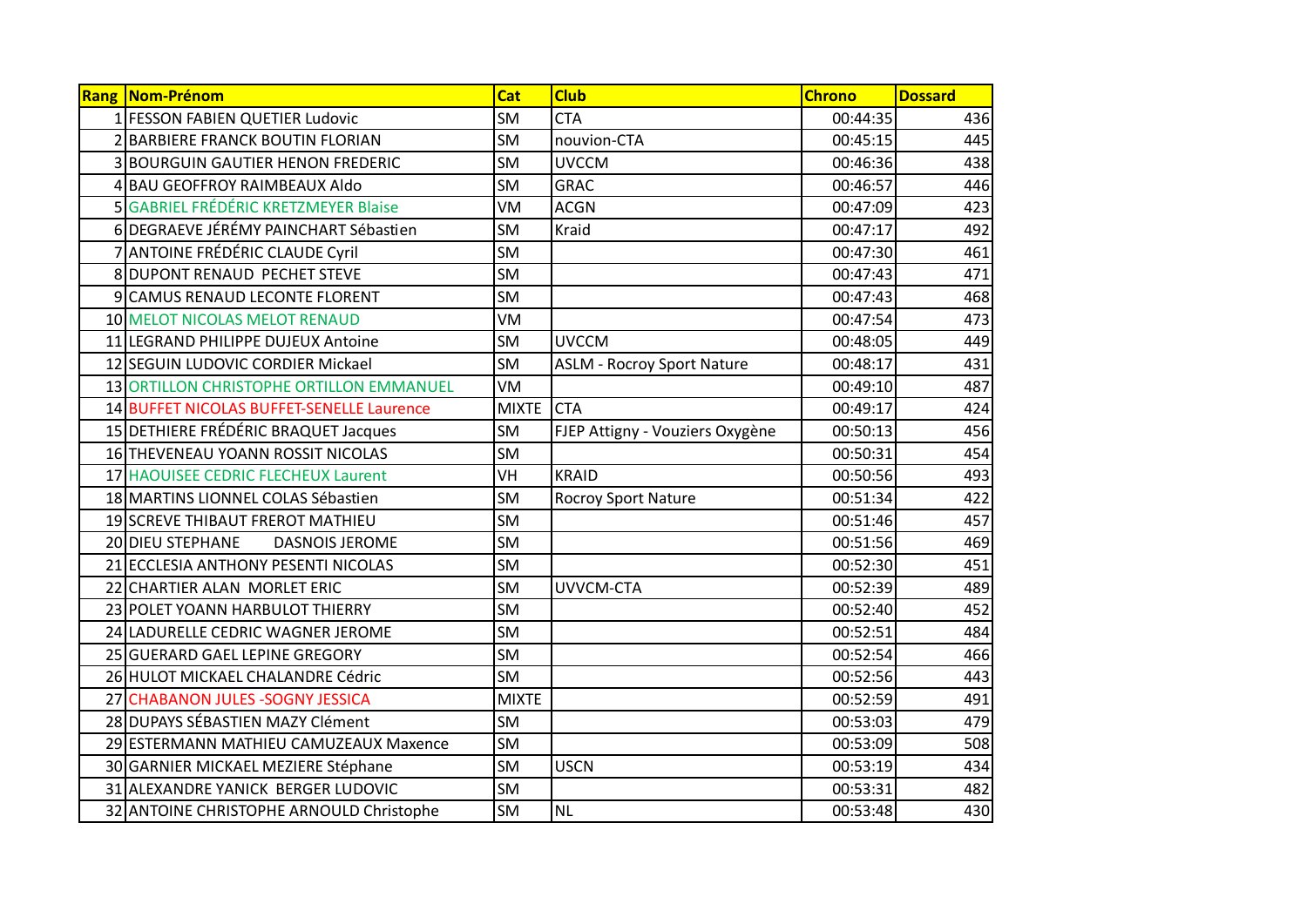| 33 LEBLANC CHRISTOPHE PIRSON Emilie              | <b>MIXTE</b> | <b>RSN</b>                  | 00:54:03 | 462 |
|--------------------------------------------------|--------------|-----------------------------|----------|-----|
| 34 PRUDHOMME FREDERIC PRUDHOMME REMY             | VM           |                             | 00:54:13 | 504 |
| 35 LESAGE JEAN-LUC SIMON Olivier                 | <b>VH</b>    | <b>CTA</b>                  | 00:54:15 | 485 |
| <b>36 MORGEON VANESSA MORLET Juline</b>          | <b>SF</b>    | <b>CTA</b>                  | 00:54:17 | 437 |
| 37 REIS PINHO LAMBERTY JULIEN                    | <b>SM</b>    |                             | 00:54:44 | 464 |
| 38 BOURGEADE YOANN FORET LAURENT                 | <b>SM</b>    |                             | 00:54:48 | 467 |
| 39 GRANON SEBASTIEN PHILIPPOT ETIENNE            | <b>SM</b>    |                             | 00:55:13 | 476 |
| 40 BODY GREGORY MELOT GRUEL                      | <b>SM</b>    |                             | 00:55:28 | 509 |
| 41 MACHINET XAVIER MACHINET Baptiste             | <b>SM</b>    | <b>CTA</b>                  | 00:56:47 | 448 |
| 42 HOUSSIAUX CHRISTOPHE SACRE Steve              | <b>SM</b>    | <b>GRAC - AC Gespunsart</b> | 00:57:02 | 439 |
| 43 BILET MAXENCE DEBRUN CHRISTOPHE               | <b>SM</b>    |                             | 00:57:05 | 490 |
| 44 POULAIN GUY GAILLARD EMMANUEL                 | VM           |                             | 00:57:12 | 480 |
| 45 BOIS PASCAL MARECHAL Mickael                  | <b>SM</b>    |                             | 00:57:17 | 421 |
| 46 CHEVALIER FELICIEN ROSSI NICOLAS              | <b>SM</b>    |                             | 00:57:20 | 496 |
| 47 TRICLIN BAPTISTE CHEVRIER PIERIC              | JM           |                             | 00:57:34 | 488 |
| 48 GAUDION STEPHANE OUDART YANNICK               | <b>SM</b>    |                             | 00:57:37 | 483 |
| 49 RHUL FLORIAN RENARD ARNAUD                    | <b>SM</b>    |                             | 00:58:03 | 499 |
| 50 JACQUEMIN THIBAULT FECHEROLLES Alexisbaptiste | <b>SM</b>    |                             | 00:58:14 | 506 |
| 51 FRICOTEAU FRANCK GOUVENEAUX Benoit            | VM           |                             | 00:58:20 | 470 |
| 52 MATHIEU HERVE PICHEREAU BRIAN                 | <b>SM</b>    |                             | 00:58:27 | 501 |
| 53 LEDOUX CEDRINE MEZIERE MELYNE                 | <b>CF</b>    | <b>USCN</b>                 | 00:58:32 | 433 |
| 54 MARC-BLASY ALEXIS GOUYET Ulrick               | VM           | <b>CTA</b>                  | 00:58:50 | 503 |
| 55 PIOCHE CÉLINE SERRAT Johan                    | <b>MIXTE</b> |                             | 00:59:10 | 432 |
| 56 DUCHENE SEBASTIEN SAUVIGNON ALAIN             | <b>SM</b>    |                             | 00:59:31 | 478 |
| 57 ROY PATRICE MENU PASCAL                       | VM           | <b>PSA</b>                  | 00:59:35 | 427 |
| 58 BONNOMET ADRIEN MAGNY LOIC                    | <b>SM</b>    |                             | 00:59:37 | 472 |
| 59 DUPONT MENDI DUPONT Alexis                    | <b>SM</b>    |                             | 00:59:39 | 507 |
| 60 MARTINS DELPHINE MARTINS Axel                 | Mixte        | <b>CMA</b>                  | 00:59:43 | 455 |
| 61 DELPRAT NOEMI MAZINGANT                       | <b>SM</b>    |                             | 00:59:56 | 502 |
| 62 DECAUX MARIE CHARLOTTE MIGNON CEDRIC          | <b>MIXTE</b> |                             | 00:59:58 | 481 |
| 63 ROUSSEL JEAN MARC FRAITURE ERIC               | VM           |                             | 01:00:04 | 458 |
| 64 MEDINA OPHELIE GOUSSARD Jennifer              | <b>SF</b>    |                             | 01:00:19 | 440 |
| 65 FAIVRE FABRICE HUREAUX Florent                | SM           | <b>NL</b>                   | 01:00:20 | 444 |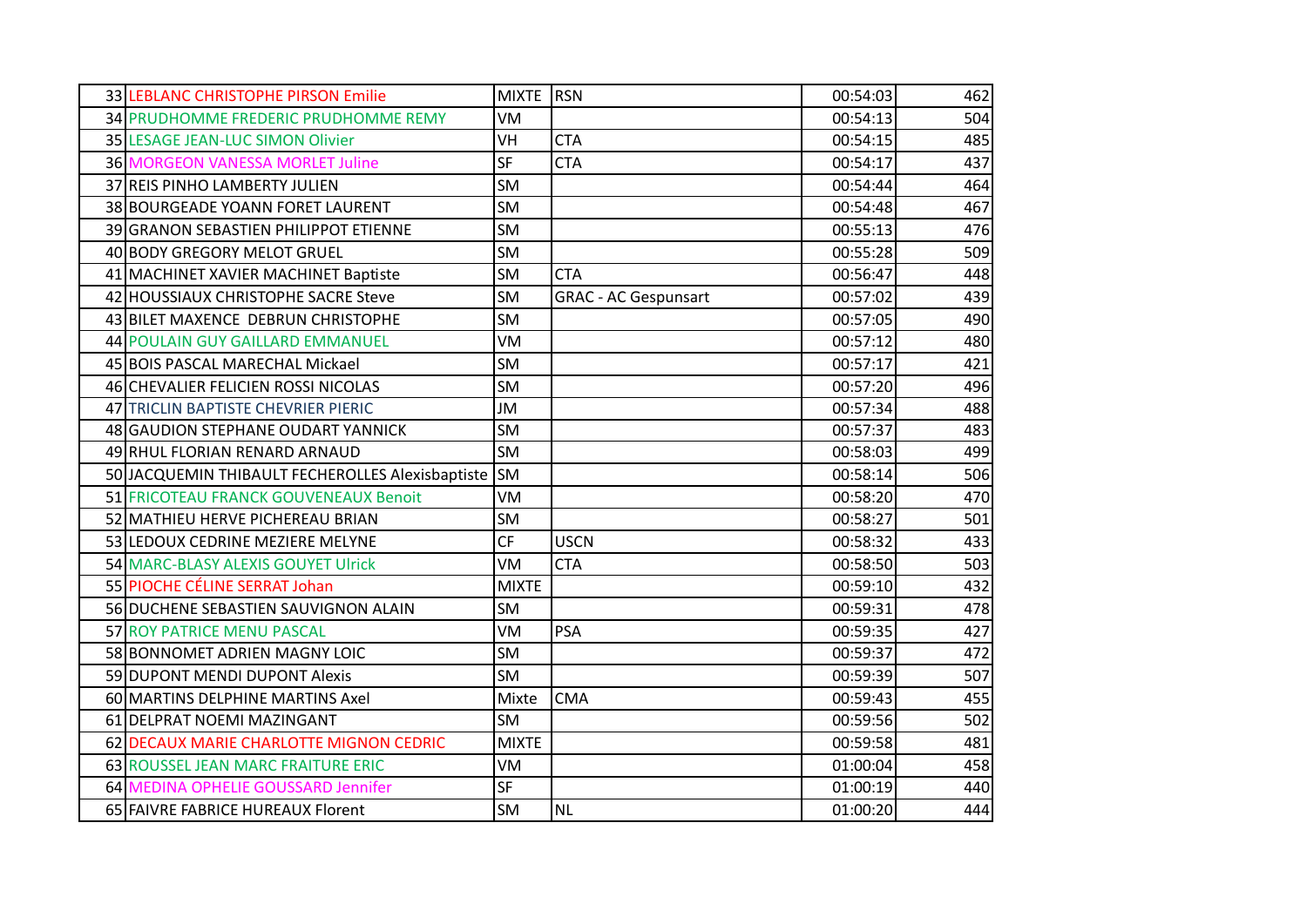|     | 66 RAGUET LAETITIA BOUILLON PASCAL                   | SM           |                        | 01:00:44 | 475 |
|-----|------------------------------------------------------|--------------|------------------------|----------|-----|
|     | 67 GIRARDOT MAGALI DUPLAX ERIC                       | <b>MIXTE</b> |                        | 01:00:57 | 465 |
|     | 68 DUPUIS DAVID PAQUET STEPHANIE                     | <b>MIXTE</b> |                        | 01:01:37 | 463 |
|     | 69 RAVIAT NADIA RAVIAT ALAIN                         | <b>MIXTE</b> | <b>EC FUMAY</b>        | 01:02:06 | 425 |
|     | <b>70 CLOUET BENOIT ABSOUS BRICE</b>                 | VM           |                        | 01:02:08 | 474 |
| 71  |                                                      |              |                        | 01:02:39 | 450 |
|     | <b>72 MEZIERES MARYLINE</b><br><b>PIERLOT AURORE</b> | <b>SF</b>    |                        | 01:02:49 | 435 |
|     | 73 LATREILLE LUDOVIC LATREILLE SOPHIE                | <b>MIXTE</b> | <b>K RAID ARDENNES</b> | 01:02:56 | 447 |
|     | 74 CHARLIER WILLIAM CHARLIER JUSTINE                 | <b>MIXTE</b> |                        | 01:03:23 | 486 |
|     | 75 ROSINI DANY GERARD CHRISTINE                      | <b>MIXTE</b> |                        | 01:05:47 | 460 |
| 76I |                                                      |              |                        | 01:05:55 | 505 |
|     | 77 DASNOY VALENTINE HOUSSIAUX ANGELE                 | <b>SF</b>    | <b>USCN</b>            | 01:06:20 | 497 |
|     | <b>78 BOUCHER FREDERIC DRAJESIC KARELLE</b>          | <b>MIXTE</b> |                        | 01:07:13 | 498 |
|     | 79 MOLINARI LINA GARNIER HUGO                        | <b>MIXTE</b> |                        | 01:09:08 | 459 |
|     | 80 GARNIER FLAVIEN GRANDJEAN Rodolphe                | VM           | <b>USCN</b>            | 01:11:15 | 442 |
|     | 81 PARIS ALIZEE PARIS ALEXIS                         | <b>MIXTE</b> |                        | 01:12:53 | 510 |
|     | 82 FLAMION ANTONIN FLAMION LAURINE                   | <b>MIXTE</b> |                        | 01:18:10 | 453 |
|     | 83 MARTINS IDALINE FRANCOIS SYLVINE                  | <b>SF</b>    |                        | 01:18:53 | 477 |
|     | 84 BUFFET MELINA GRANDJEAN PATRICK                   | <b>MIXTE</b> |                        | 01:21:37 | 500 |

Course chronométrée avec l'application Chrono-Sport www.soft-creation.fr/chrono